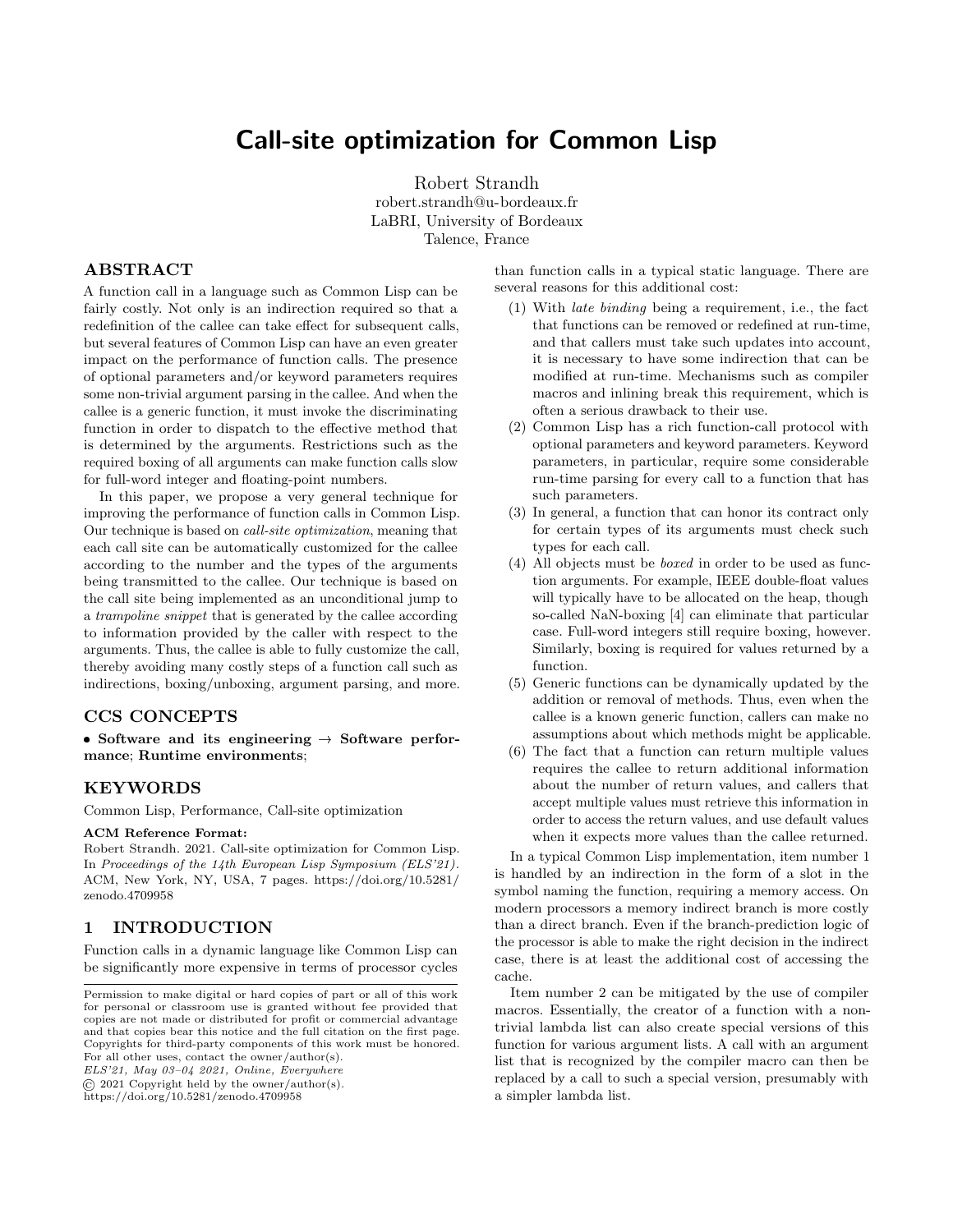Item number 3 can be handled by inlining, allowing the compiler to take advantage of type inference and type declarations to determine that some type checks can be elided. However, inlining has the disadvantage that a redefinition of the callee will not automatically be taken into account, thereby requiring the caller to be recompiled for the redefinition to be effective.

The problem indicated by item number 4 can be largely eliminated by the use of more than one entry point for functions, one of which would accept unboxed arguments. This technique is used by Allegro Common  $\text{Lisp}^1$  $\text{Lisp}^1$  which also allows for functions to return a single unboxed value.

Concerning item number 5, the main difference between function redefinition and generic-function updates is that a generic function consists of independent effective methods, only one of which is applicable for a particular call. To determine which effective method is applicable, in the general case some significant generic dispatch, based on the class or the identity of arguments, may be required.

A common technique for handling item number 6 is to recognize that most callers will use only a single return value. Then, if the callee returns no values, the register holding the first return value will nevertheless be initialized to nil. As a result, callers that use a single return value never have to test the number of values actually returned.

In this paper, we propose a very general technique for callsite optimization that can handle many of the issues listed at the beginning of this section. We plan to incorporate this technique in the  $SICL<sup>2</sup>$  $SICL<sup>2</sup>$  $SICL<sup>2</sup>$  implementation of the Common Lisp language.

### 2 PREVIOUS WORK

To our knowledge, no work on call-site optimization has been published in the context of Common Lisp, though some practical work exists in the form of code in certain implementations, as explained in Section [2.2.](#page-1-2)

The absence of published work is perhaps due to the many unique features of Common Lisp functions, that make the task very difficult, such as keyword arguments, generic functions with arbitrary method combinations, etc.

#### 2.1 Inline caching

One technique that is fairly common is inline caching, pioneered by Smalltalk [\[2\]](#page-6-2). This technique is used to avoid repeated method selection in a particular call site. The key observation is that, for a particular call site, often the same method is concerned each time the call is made. By caching the latest method, keyed by the distinguished class argument, the system can often avoid a costlier computation.

The purpose of inline caching being to reduce the cost of finding the applicable effective method, it is not directly related to speeding up function calls, but it has the effect of making calls to generic functions faster.

#### <span id="page-1-2"></span>2.2 Ctors

The CMUCL<sup>[3](#page-1-3)</sup> implementation of the Common Lisp language uses a technique that they call ctors that can be used for callsite optimization of certain functions. This optimization was introduced by Gerd Moellmann in 2002, and has since been included also in  $SBCL<sup>4</sup>$  $SBCL<sup>4</sup>$  $SBCL<sup>4</sup>$ , which is a derivative of CMUCL. In particular, in CMUCL the technique is used for the function make-instance which is often called with a literal class name and literal keywords for the initialization arguments. When the name of the class to instantiate is a literal, several steps in the object-initialization protocol can be simplified.

Most importantly, checking the validity of the initialization arguments can be done once and for all, subject only to added or removed methods on the functions initialize-instance and shared-initialize and to updates to the class being instantiated.

CMUCL accomplishes the optimization by replacing (using a compiler macro) the original call to make-instance by a call to a funcallable object that is specific to the name of the class and the literal keyword arguments given. The funcallable instance function of the funcallable object is updated as a result of added or removed methods and modified classes as mentioned. This technique can be used on other, similar functions. For example, slot-value is often called with a constant slot name, and this fact has been explored by SBCL.

Since the optimization is done as a manual source-code transformation, it is applicable mainly to standard functions that can not change later on. The mechanism presented in this paper can be seen as an automatic low-overhead version of ctors.

A similar mechanism (called "constructor functions") exists in Allegro Common Lisp. And the Clasp Common Lisp im-plementation<sup>[5](#page-1-5)</sup> uses a similar mechanism for  $\texttt{make-instance}$ , change-class, and reinitialize-instance.

# 2.3 Sealing

Sealing is a mechanism that allows the programmer to freeze the definitions of various program elements such as classes and generic functions. The work by Heisig [\[5\]](#page-6-3) applies to Common Lisp and can allow for certain call sites to be optimized to different degrees, from bypassing generic dispatch to fully inlining entire effective methods.

# <span id="page-1-6"></span>3 MAIN FEATURES OF THE SICL SYSTEM

In this section, we give a quick overview of the main features of our system SICL. The important aspect of our system in order for the technique described in this paper to work is that code is not moved by the garbage collector, as described below.

SICL is a system that is written entirely in Common Lisp. Thanks to the particular bootstrapping technique [\[1\]](#page-6-4) that we developed for SICL, most parts of the system can use

<span id="page-1-0"></span><sup>1</sup>https://franz.com/products/allegro-common-lisp/

<span id="page-1-1"></span> $^2$ https://github.com/robert-strandh/SICL

<span id="page-1-3"></span> $^3$ https://cmucl.org

<span id="page-1-4"></span> $4$ http://www.sbcl.org/

<span id="page-1-5"></span><sup>5</sup>https://github.com/clasp-developers/clasp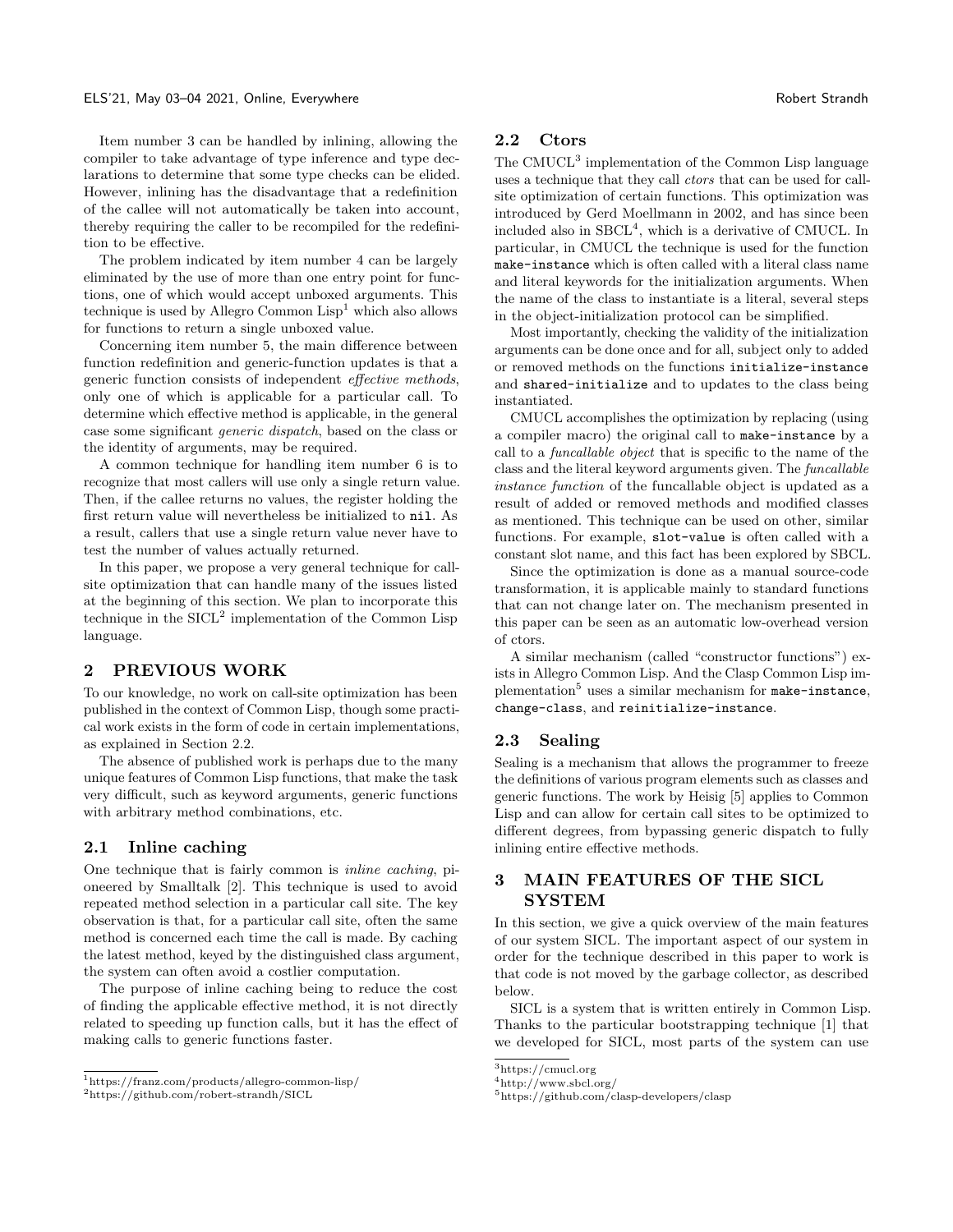the entire language for their implementation. We thus avoid having to keep track of what particular subset of the language is allowed for the implementation of each module.

We have multiple objectives for the SICL system, including exemplary maintainability and good performance. However, the most important objective in the context of this paper is that the design of the garbage collector is such that executable instructions do not move as a result of a collection cycle. Our design is based on that of a concurrent generational collector for the ML language [\[3\]](#page-6-5). We use a nursery generation for each thread, and a global heap for shared objects. So, for the purpose of the current work, the important feature of the garbage collector is that the objects in the global heap do not move, and that all executable code is allocated in that global heap.

The fact that code does not move is beneficial for the instruction cache; moreover it crucially allows us to allocate different objects in the global heap containing machine instructions, and to use fixed relative addresses to refer to one such object from another such object.

### 4 OUR TECHNIQUE

### 4.1 Function call

A function call involves a first-class object called a function object or a function for short. In general, a function may refer to variables introduced in some outer scope, so that the function is a closure. The (typically native) instructions to be executed by the function must be able to refer to such closed-over variables. But the values of such variables may vary according to the flow of control at run time. This situation is handled by a compile-time procedure called closure conversion whereby a static environment is determined for each function object. A function object thus consists at least of an entry point, which is the address of the code to be executed (and which is shared between all closures with the same code) and an object representing the static environment (which is specific to each function object). A function call must therefore contain instructions to access the static environment and put it in an agreed-upon place (typically a register), before control is transferred to the entry point.

This work covers function calls to functions that are named at the call site. The most common such case is when the name of the function appears in the operator position of a compound form. Less common cases include arguments of the form (function name) to some standard functions such as funcall and apply. In particular, expansions of the setf macro are often of the form (funcall (function (setf  $symbol()$ ) ...) because function names like (setf symbol) are not allowed in an operator position.

In general, with such named function calls, the function associated with the name can be altered at run time, or it can be made undefined by the use of fmakunbound. For that reason, the caller can make no assumptions about the signature of the callee. This issue is solved by a standardized function-call protocol that dictates where the caller places the arguments it passes to the callee.

Thus, for the purpose of this work, we define a function call to be the code that accomplishes the following tasks:

- (1) It accesses the arguments to be passed to the callee from the places they have been stored after computation, and puts the arguments in the places where the callee expects them.
- (2) It accesses the function object associated with the name at the call site and stores it in some temporary location.
- (3) From the function object, it accesses the static environment to be passed to the code of the callee.
- (4) Also from the function object, it accesses the entry point of the function, i.e., typically the address of the first instruction of the code of the callee.
- (5) It transfers control to the entry point, using an instruction that saves the return address for use by the callee to return to the caller.
- (6) Upon callee return, it accesses the return values from the places they have been stored by the callee, and puts those values in the places where the caller requires them for further computation.

In a typical implementation, a function call is generated when the code of the caller is compiled, and it then never changes. As mentioned above, for this permanent code to work, a particular function-call protocol must be observed, and that protocol must be independent of the callee, as the callee may change after the caller has been compiled.

Our technique optimizes function calls to functions in the global environment such that the name of the callee is known statically, i.e., at compile time. There are three different types of forms that correspond to this description and that are considered in this work:

- (1) A function form where the operator is a symbol naming a function in the global environment, and that does not correspond to any of the following two form types. We use the term ordinary function form for this case.
- (2) A function form where the operator is the symbol funcall and the first argument is either a literal symbol or a function special form with a function name.
- (3) A function form where the operator is the symbol apply and the first argument is either a literal symbol or a function special form with a function name.

The first type of form can be considered as special syntax for a funcall form with a constant function name.

There are some other cases that we do not intend to cover, in particular a call to multiple-value-call with a named function argument. In fact, the third type of form could be generalized to cover other functions that are commonly used with a constant function argument, such as **mapcar**. At the moment, we are not considering such additional cases.

With our suggested technique, for these three different form types, the function call is created by the callee. We discuss each form type separately.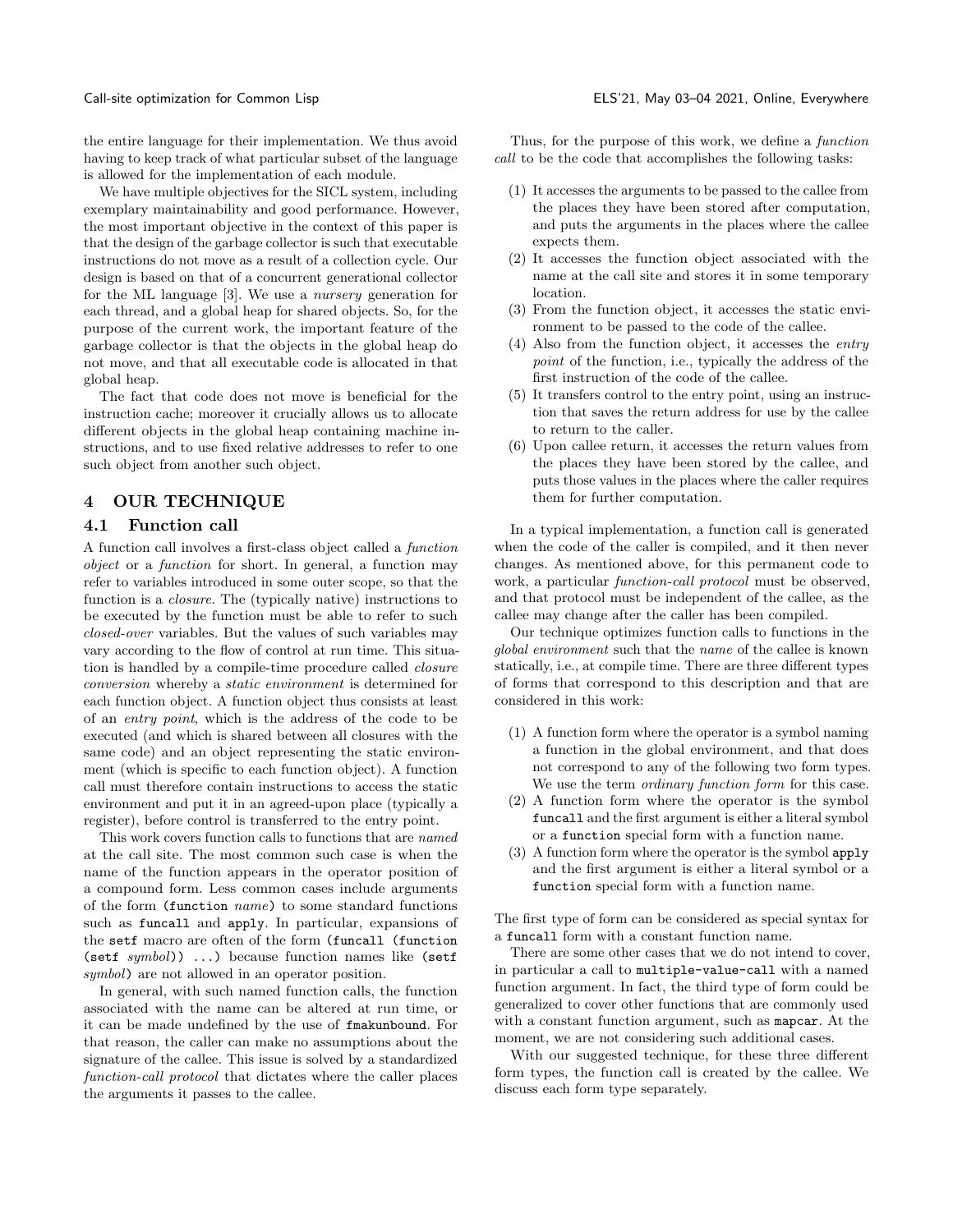<span id="page-3-0"></span>

Figure 1: Caller, callee, and snippet in the global heap.

#### 4.2 Ordinary function form

The code emitted by the caller for a function call consists of a single unconditional jump instruction. The target address in that instruction is altered by the callee according to its structure. The code for the function call is contained in an object that we call a trampoline snippet, or just snippet for short. The callee allocates an appropriate snippet in the global heap as described in Section [3,](#page-1-6) at some available location, and the unconditional jump instruction of the caller is modified so that it performs a jump to the first instruction of the snippet. The constellation of caller, callee, and snippet is illustrated in Figure [1.](#page-3-0) We omitted an explicit indication of a control transfer from the snippet to the callee code, because such a control transfer is not always required.

When the callee changes in some way, a new snippet is allocated and the jump instruction is altered to refer to the position of the new snippet. The old snippet is then subject to garbage collection like any other object. For the callee to be able to alter the caller this way, a list of all call sites must be accessible from the name of the callee. For an ordinary Common Lisp implementation, the symbol used to name the callee can store such a list. In SICL, this information would be kept in the data structure describing the callee in the first-class global environment [\[7\]](#page-6-6). Either way, to avoid memory leaks, the call site should be referred to through a weak reference.

When code containing a caller is loaded into the global environment, and that caller contains a call site that refers to a function that is not defined at the time the caller is loaded, a default snippet is created. The default snippet contains the same instructions that a traditional compiler would create for a call to a function that might be redefined in the future.

<span id="page-3-1"></span>

Figure 2: Default snippet.

Thus, the default snippet contains code to put arguments in places dictated by the calling conventions, and it accesses return values from predefined places. It also accesses the function indirectly, either through a symbol object (as most Common Lisp systems probably do) or through a separate function cell as described in our paper on first-class global environments [\[7\]](#page-6-6). The default snippet is illustrated in Figure [2.](#page-3-1) The default snippet is also used when the definition of the callee changes, as described below. A default snippet for each call site can either be kept around, or allocated as needed. The former situation is advantageous for a callee with many call sites and for callees that are frequently redefined, as it decreases the time to load a new version of the callee.

In order for the callee to be able to adapt the snippet to its requirements, the caller, when loaded into the executing image, must provide information about its call sites to the system. Each call site contains information such as:

- ∙ The name of the callee.
- ∙ The number of arguments.
- ∙ The type of each argument. If the type is not known, it is indicated as t. When an argument is a literal object, its type is indicated as (eql ...).
- ∙ For each argument, whether the argument is boxed or unboxed.
- ∙ For each argument, its location. The location can be a register or a stack position in the form of an offset from a frame pointer.
- ∙ The number of required return values, or an indication that all return values are required, no matter the number.
- ∙ In case of a fixed number of return values, for each such value, some limited information of the type of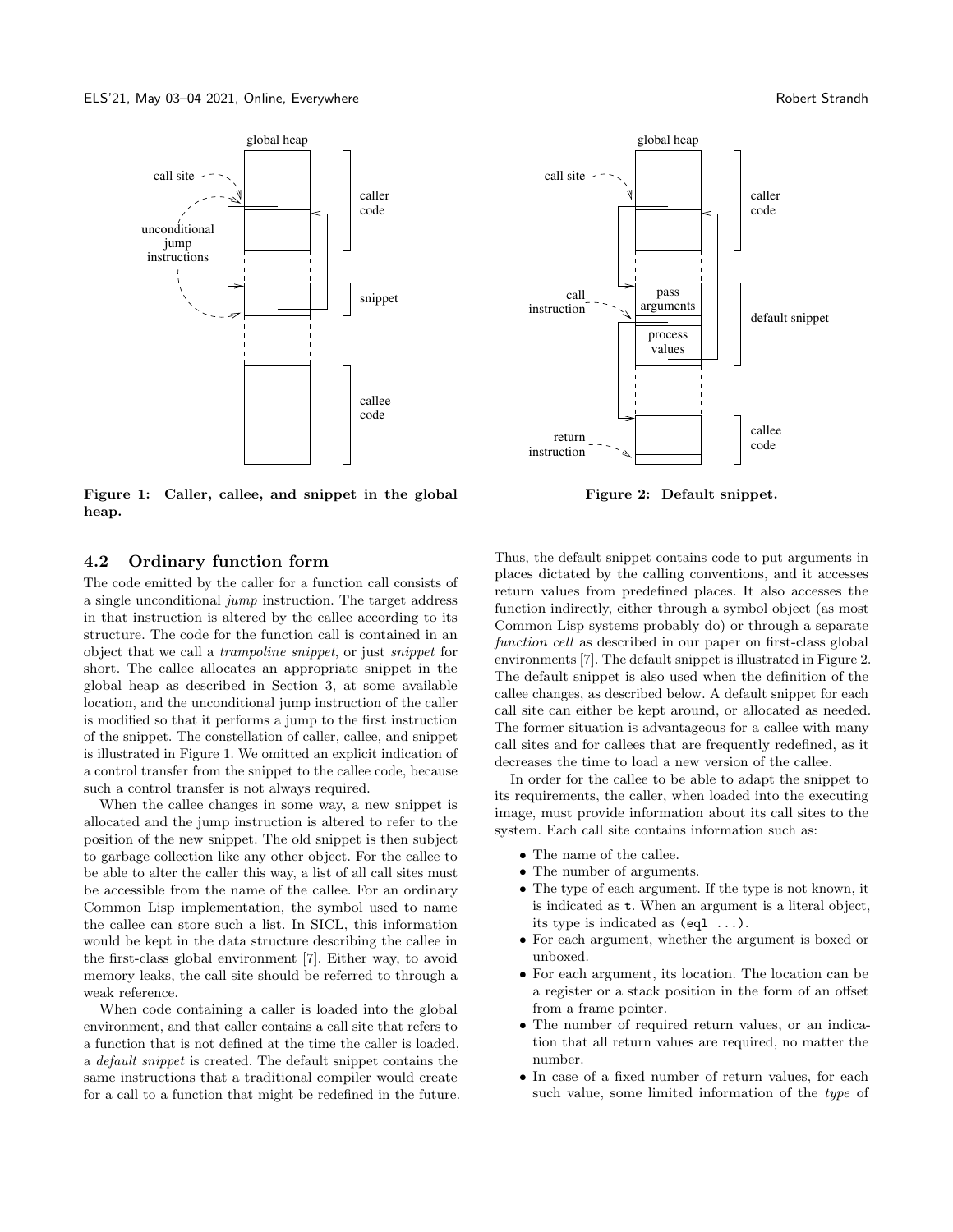each value. See below for a more elaborate explanation of the restrictions involved for this information.

- ∙ Also, in case of a fixed number of return values, for each such value, the location where the caller expects the value.
- ∙ Indication as to whether the call is a tail call, in which case the snippet should deallocate the frame before returning.

A callee can take advantage of this information to customize the call. The default action is to generate a snippet that implements the full function-call protocol, without taking into account information about the types of the arguments.

While our technique allows for information provided by the caller to be taken into account by the callee in various ways, the opposite direction is not generally possible. The reason is that the callee can change or be redefined in arbitrary ways, and the caller code is fixed, so it can not adapt to such changes in the callee. The only place where some limited amount of adaptation is possible is in the snippet, after the callee code returns.

A direct consequence to this one-directional dependency is that the caller can not, in general, dictate the type of the return values. The current callee will produce the values that its code dictates, no matter what the caller needs. However, it is quite advantageous to be able to return unboxed values of certain types; in particular full-word floating point numbers. For that reason, we allow some restricted type information to be provided by the caller. Thus, if the caller indicates a type other than t for some return value, it has to be one of a small number of fixed types, for example double-float, character, (signed-byte 64) and (unsigned-byte 64) (assuming a 64 bit architecture). When one of these types is indicated by the caller, the meaning is that the caller requires an unboxed value of this type. Then, if the callee cannot supply such a value, code is generated in the snippet to signal an error.

When a modification is made to a callee that alters its semantics, care must be taken so as to respect the overall semantics of all callers. In particular, a callee can be removed using fmakunbound or entirely replaced using (setf fdefinition). In that case, the following steps are taken in order:

- (1) First, every call site is de-optimized, which means that a default snippet is allocated for each caller, or the kept default snippet is reused. The unconditional jump instruction is modified to refer to the default snippet. As previously explained, this snippet contains code for the full function-call protocol, and in particular, it accesses the callee using an indirection through the function cell.
- (2) Next, the callee is atomically replaced by a new function, or entirely removed by a single modification to the contents of the function cell.
- (3) The new function is attached to the list of call sites, and, depending on the nature of the new function, new

snippets can then be allocated in order to improve performance of calls to the new function.

When new snippets are substituted, actions may be needed to ensure that that processors do not use stale code. Depending on the types of processors involved, such actions include flushing instruction caches and prefetch pipelines.

The thread responsible for redefining the callee, blocks until step 1 is accomplished. Without this blocking, some callers may get the old version of the callee and some others the new version, thereby violating the overall semantics of a function redefinition. In some cases, it may be acceptable for different callers to get different versions, but in the general case, i.e., when it is observable which versions are used, it is not acceptable. Because of this requirement, redefining a function can be an expensive operation, but redefining a function is expected to be infrequent compared to calling it.

Step 3, on the other hand can be accomplished asynchronously, and even in parallel with caller threads, provided that appropriate synchronization prevents subsequent simultaneous redefinitions of the callee.

#### 4.3 funcall with known function name

There are two subcases for this type of form:

- (1) The first argument is a special form quote with the argument being a symbol. This case can occur as a result of the programmer wanting to avoid capture of the function name, and make sure the name refers to the function with that name in the global environment. It can also occur in the expansion of a macro form.
- (2) The first argument is a special form function. This case typically occurs as a result of expanding a setf macro form and the function name is then of the form (setf symbol). The expansion uses funcall simply because a function name of this form can not be used as the operator of a function form. This case can also occur in the expansion of a macro form.

To handle this case, the compiler treats the symbol funcall as a special operator. If the first argument corresponds to any of the two subcases, then the call is treated in the same way as an ordinary function form. Otherwise it generates a call to the function funcall.

#### 4.4 apply with known function name

As with funcall, the same two subcases exist for apply, and for the same reason. Again, the compiler treats the symbol apply as a special operator and generates a call to the function apply whenever the first argument is neither the special form quote nor the special form function.

However, the case of apply is of course more complex than that of funcall. Recall that apply takes at least two arguments. The first argument is a function designator as with funcall. The remaining arguments represent a spreadable argument list designator, which means that the last argument is treated as a list of objects, and the arguments to the callee are the objects in that list, preceded by the remaining arguments to apply, in the order that they appear.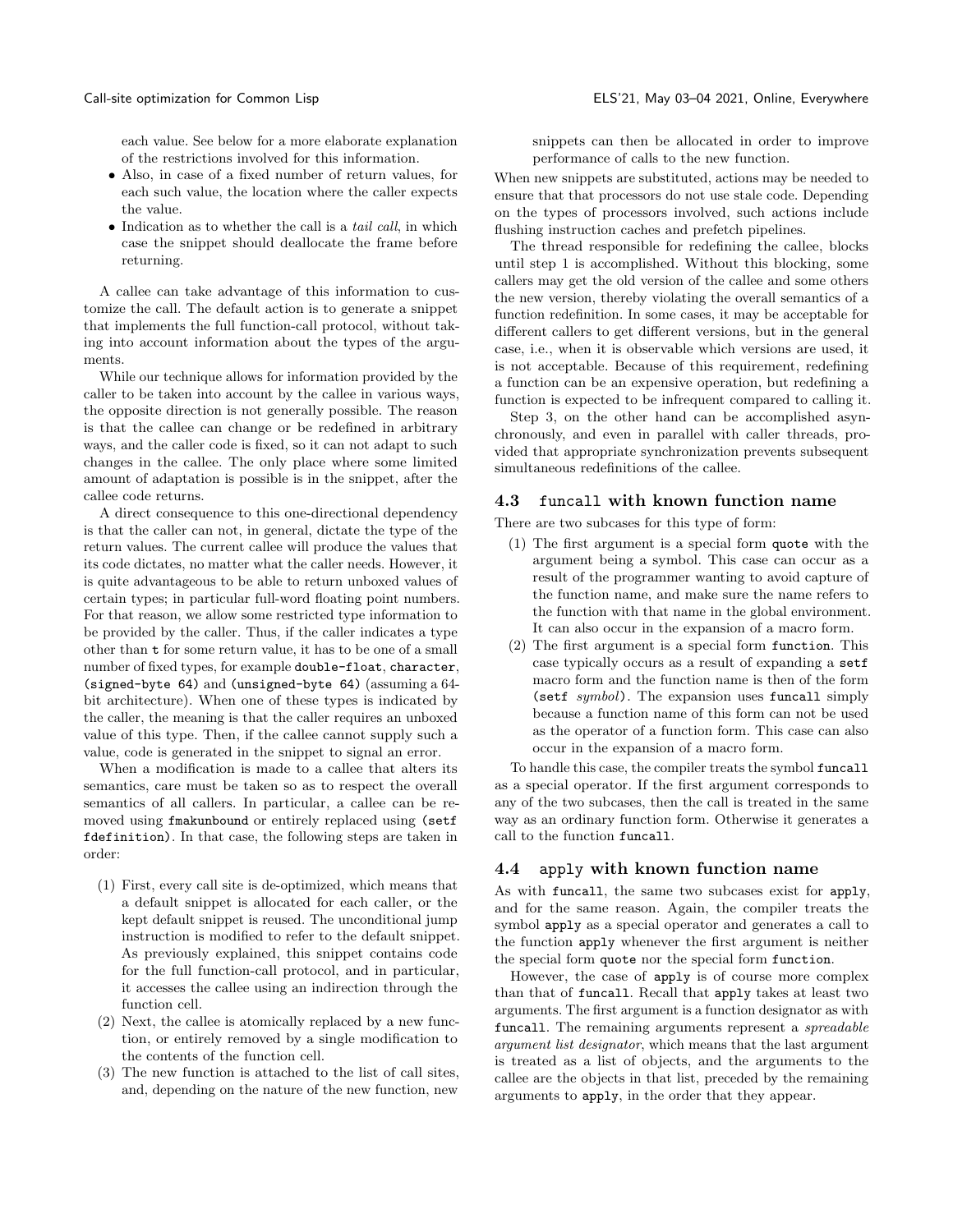A very common subcase of this case is a call to apply with exactly two arguments. It is used when the execution of some code results in a list of objects, and these objects must be passed as the arguments to some function, in the order that they appear in the list. For this subcase, our technique can be used to avoid the indirection to find the callee entry point as usual. But it can also be used to access the callee arguments directly from the list of objects, so as to avoid unpacking the list to locations dictated by the full call protocol.

A more interesting subcase is that of some intermediate function wanting to override some, but not all of the keyword arguments that it was passed, before calling the callee. The remaining arguments to apply are then typically keyword/value pairs. Our technique can then be used to avoid scanning the last argument to apply for these keyword arguments. Recall that the standard allows for multiple occurrences of the same keyword argument in an argument list, and that the first occurrence is then the one that is used.

Call-site information resulting from a call to apply must be indicated as such, so that the call-site manager can process the arguments as a spreadable argument list designator, rather than as an ordinary suite of arguments.

#### 5 BENEFITS OF OUR TECHNIQUE

Our technique makes possible several features that are not possible when a function call is created by the caller, without knowledge about the callee.

For starters, at least one indirection can be avoided, thereby saving a memory access. When the call is generated by the caller, there must be an indirection through some kind of function cell, unless the callee is a function that is known never to change. This indirection is required so that a redefinition of the callee is taken into account by the next call. A typical Common Lisp implementation uses a symbol (the name of the function) for this indirection, whereas SICL uses a separate cons cell, but the cost is the same. With our technique, when a callee is altered, the snippet is modified. As a result, no indirection<sup>[6](#page-5-0)</sup> is required. Furthermore, in SICL all functions are standard objects, which requires another indirection from the *header object* to the so-called *rack* where the entry point is stored.

A more significant benefit than saving an indirection is that argument parsing can be greatly simplified. Even in the simple case where all parameters are required, it is no longer necessary for the caller to pass the argument count, nor for the callee to check that it corresponds to the number of parameters. But the advantages are even greater in the presence of optional parameters and in particular for keyword parameters. In a typical call with keyword parameters, the keywords are literals. The argument list can then be parsed once and for all when the snippet is created, and the arguments can be directly copied to the locations required by the callee. This possibility largely eliminates the need for separate compiler macros, as the purpose of a compiler macro is precisely to take advantage of some known structure of the

list of argument, in order to substitute a call to a specialized version of the callee.

The specialized function call can admit unboxed arguments. Avoiding boxing is particularly useful for applications that manipulate floating-point values that are at least the size of the machine word, say IEEE double or quadruple floats in a 64-bit system. When a general-purpose function-call protocol is used, each such argument must be encapsulated in a memory-allocated object before the call, and often, the argument will immediately be unboxed by the callee for further processing.

Return values benefit from the same advantages as arguments. Often, the number of values required by the caller is known statically. The callee can then specialize the transfer of those values to the right locations in the caller. And if the caller requires fewer values than the callee computes, the callee can sometimes be specialized so that extraneous return values do not need to be computed at all. As with arguments, return values can be unboxed, again avoiding costly memory allocations.

When the callee is a generic function, a specialized discriminating function can often be created, provided that enough type information is made available by the caller for the arguments that correspond to specializers of some methods of the generic function. In the extreme (but common) case where the callee is a slot accessor and the class of the specialized argument is known, the snippet can contain the full code to access the slot, without any need to call a particular method function.

Often, inlining is used to improve the performance of function calls, either by the application programmer or by the system itself. But inlining some function necessarily increases the code size of each caller of that function. Furthermore, the semantics of inlining are such that the caller must be recompiled for a modified callee to be taken into account. Our technique can often provide enough performance improvement to make inlining unnecessary. Total code size will then be smaller, and the disadvantage of inlining with respect to callee redefinition is eliminated.

Compared to the so-called ctor technique describe in Section [2.2,](#page-1-2) our technique is more general, since it does not involve any source-code transformations. Thus, it can be used with functions defined by the application programmer, and that can change at any point after the callee has been compiled. Furthermore, the ctor technique still requires at least one, probably two, indirections (one to access the funcallable object and another one to access the entry point). However, our technique in itself can of course not accomplish the entire optimization machinery required to optimize a function such as make-instance, as knowledge of its semantics is required for such optimization.

# 6 DISADVANTAGES OF OUR TECHNIQUE

The proposed technique is fairly complicated. In order for all the advantages to be had, the callee must be represented in

<span id="page-5-0"></span> $6$ Though, the snippet is itself a kind of indirection, of course.